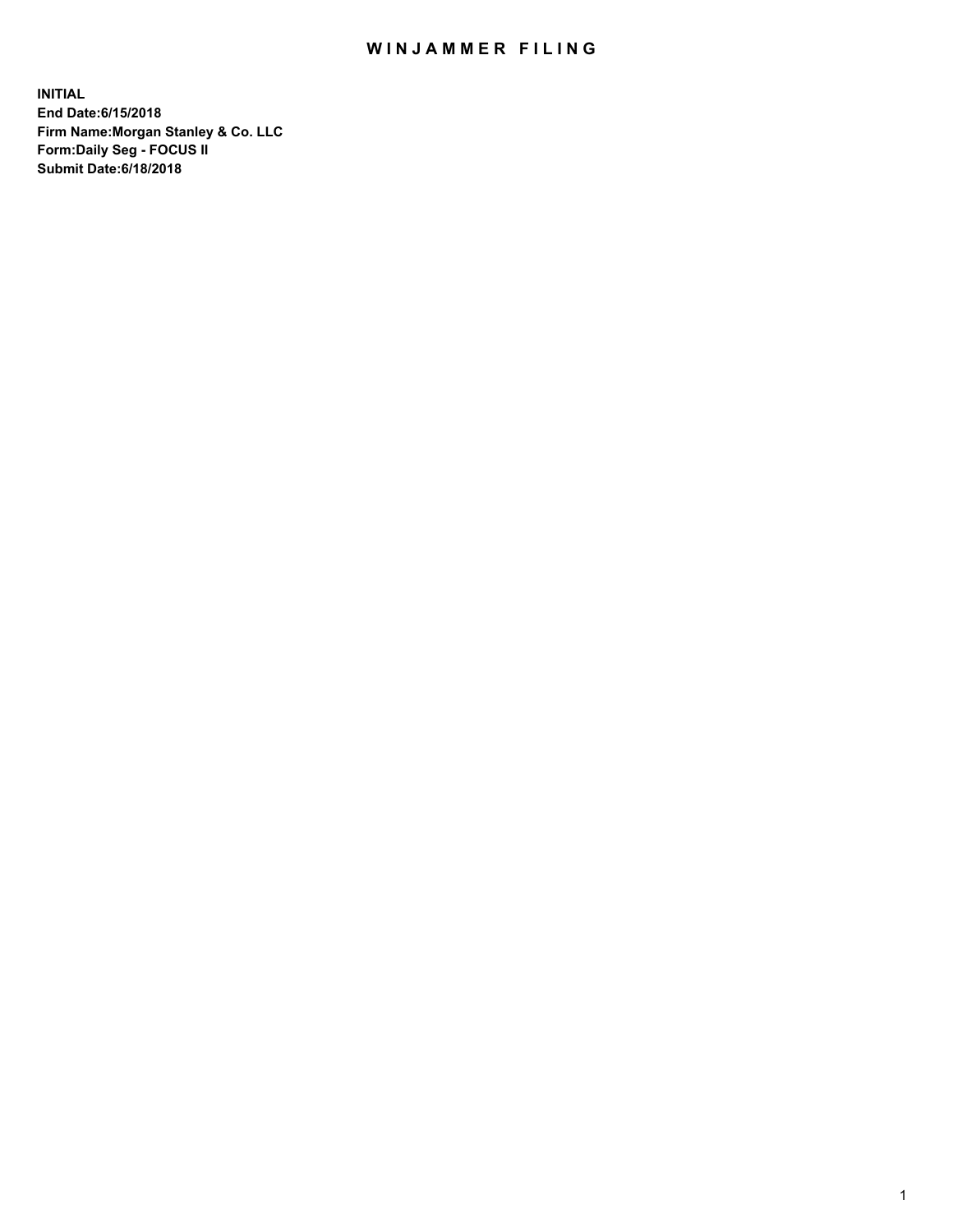**INITIAL End Date:6/15/2018 Firm Name:Morgan Stanley & Co. LLC Form:Daily Seg - FOCUS II Submit Date:6/18/2018 Daily Segregation - Cover Page**

| Name of Company                                                                                                                                                                                                                                                                                                                | Morgan Stanley & Co. LLC                               |
|--------------------------------------------------------------------------------------------------------------------------------------------------------------------------------------------------------------------------------------------------------------------------------------------------------------------------------|--------------------------------------------------------|
| <b>Contact Name</b>                                                                                                                                                                                                                                                                                                            | <b>Ikram Shah</b>                                      |
| <b>Contact Phone Number</b>                                                                                                                                                                                                                                                                                                    | 212-276-0963                                           |
| <b>Contact Email Address</b>                                                                                                                                                                                                                                                                                                   | lkram.shah@morganstanley.com                           |
| FCM's Customer Segregated Funds Residual Interest Target (choose one):<br>a. Minimum dollar amount: ; or<br>b. Minimum percentage of customer segregated funds required:% ; or<br>c. Dollar amount range between: and; or<br>d. Percentage range of customer segregated funds required between:% and%.                         | 280,000,000<br><u>0</u><br><u>0 0</u><br>0 Q           |
| FCM's Customer Secured Amount Funds Residual Interest Target (choose one):<br>a. Minimum dollar amount: ; or<br>b. Minimum percentage of customer secured funds required:%; or<br>c. Dollar amount range between: and; or<br>d. Percentage range of customer secured funds required between:% and%.                            | 140,000,000<br><u>0</u><br><u>00</u><br>0 <sub>0</sub> |
| FCM's Cleared Swaps Customer Collateral Residual Interest Target (choose one):<br>a. Minimum dollar amount: ; or<br>b. Minimum percentage of cleared swaps customer collateral required:% ; or<br>c. Dollar amount range between: and; or<br>d. Percentage range of cleared swaps customer collateral required between:% and%. | 92,000,000<br><u>0</u><br><u>00</u><br>0 <sup>0</sup>  |

Attach supporting documents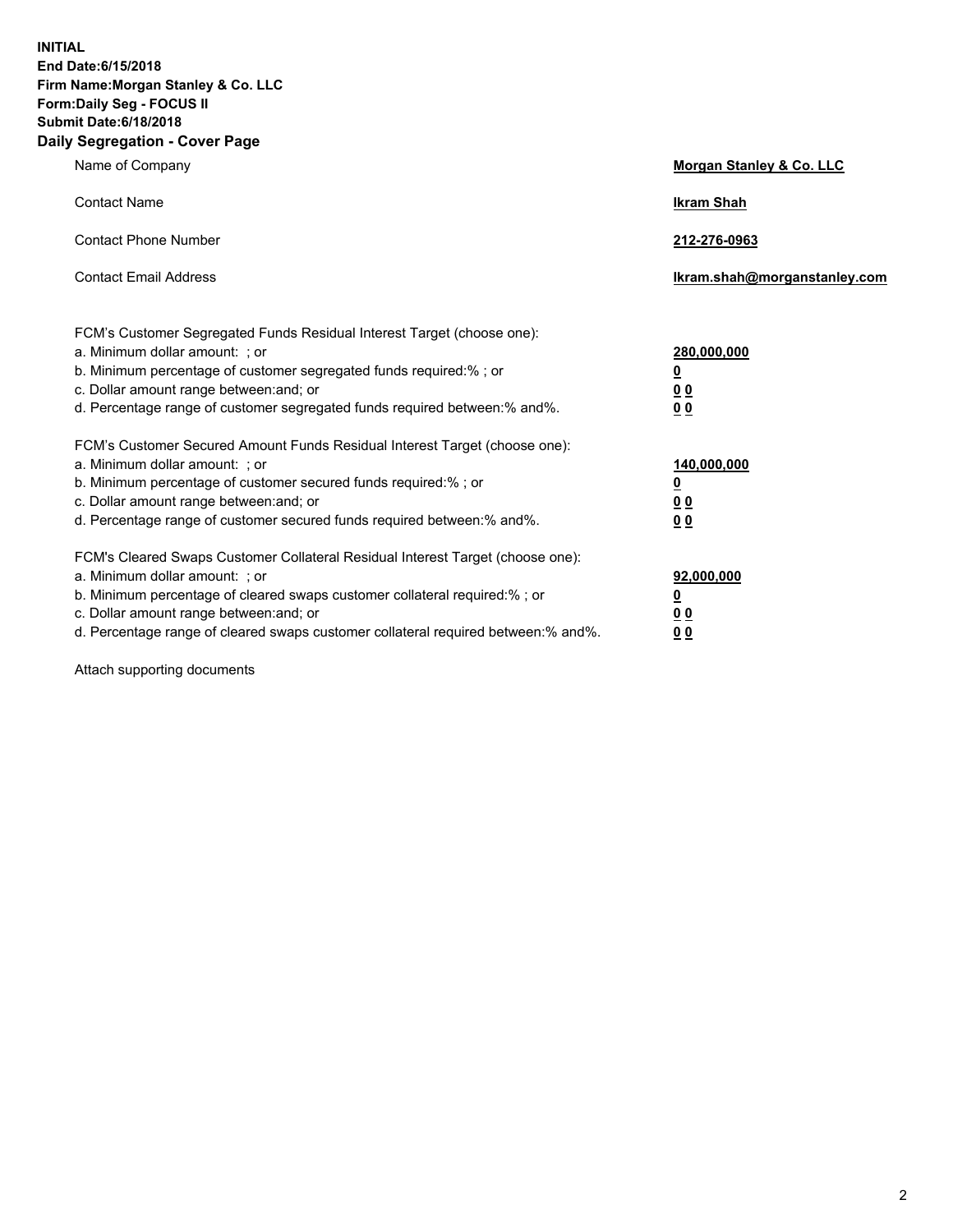## **INITIAL End Date:6/15/2018 Firm Name:Morgan Stanley & Co. LLC Form:Daily Seg - FOCUS II Submit Date:6/18/2018 Daily Segregation - Secured Amounts** Foreign Futures and Foreign Options Secured Amounts

Amount required to be set aside pursuant to law, rule or regulation of a foreign government or a rule of a self-regulatory organization authorized thereunder

- 1. Net ledger balance Foreign Futures and Foreign Option Trading All Customers A. Cash **2,981,322,028** [7315]
	- B. Securities (at market) **2,022,729,292** [7317]
- 2. Net unrealized profit (loss) in open futures contracts traded on a foreign board of trade **9,703,605** [7325]
- 3. Exchange traded options
	- a. Market value of open option contracts purchased on a foreign board of trade **28,160,744** [7335]
	- b. Market value of open contracts granted (sold) on a foreign board of trade **-22,685,690** [7337]
- 4. Net equity (deficit) (add lines 1. 2. and 3.) **5,019,229,979** [7345]
- 5. Account liquidating to a deficit and account with a debit balances gross amount **173,137,172** [7351] Less: amount offset by customer owned securities **-170,429,596** [7352] **2,707,576**
- 6. Amount required to be set aside as the secured amount Net Liquidating Equity Method (add lines 4 and 5)
- 7. Greater of amount required to be set aside pursuant to foreign jurisdiction (above) or line 6.

## FUNDS DEPOSITED IN SEPARATE REGULATION 30.7 ACCOUNTS

- 1. Cash in banks
	- A. Banks located in the United States **290,382,962** [7500]
	- B. Other banks qualified under Regulation 30.7 **1,013,176,277** [7520] **1,303,559,239**
- 2. Securities
	- A. In safekeeping with banks located in the United States **54,108,453** [7540]
	- B. In safekeeping with other banks qualified under Regulation 30.7 **0** [7560] **54,108,453** [7570]
- 3. Equities with registered futures commission merchants
	-
	- B. Securities **0** [7590]
	- C. Unrealized gain (loss) on open futures contracts **25,302** [7600]
	- D. Value of long option contracts **0** [7610]
- E. Value of short option contracts **0** [7615] **6,071,453** [7620]
- 4. Amounts held by clearing organizations of foreign boards of trade
	- A. Cash **0** [7640]
	- B. Securities **0** [7650]
	- C. Amount due to (from) clearing organization daily variation **0** [7660]
	- D. Value of long option contracts **0** [7670]
	- E. Value of short option contracts **0** [7675] **0** [7680]
- 5. Amounts held by members of foreign boards of trade
	-
	-
	- C. Unrealized gain (loss) on open futures contracts **9,678,303** [7720]
	- D. Value of long option contracts **28,160,744** [7730]
	- E. Value of short option contracts **-22,685,690** [7735] **3,849,466,247**
- 6. Amounts with other depositories designated by a foreign board of trade **0** [7760]
- 7. Segregated funds on hand **0** [7765]
- 8. Total funds in separate section 30.7 accounts **5,213,205,392** [7770]
- 9. Excess (deficiency) Set Aside for Secured Amount (subtract line 7 Secured Statement Page 1 from Line 8)
- 10. Management Target Amount for Excess funds in separate section 30.7 accounts **140,000,000** [7780]
- 11. Excess (deficiency) funds in separate 30.7 accounts over (under) Management Target **51,267,837** [7785]

**0** [7305]

[7354] **5,021,937,555** [7355]

**5,021,937,555** [7360]

[7530]

A. Cash **6,046,151** [7580]

 A. Cash **1,865,692,051** [7700] B. Securities **1,968,620,839** [7710] [7740] **191,267,837** [7380]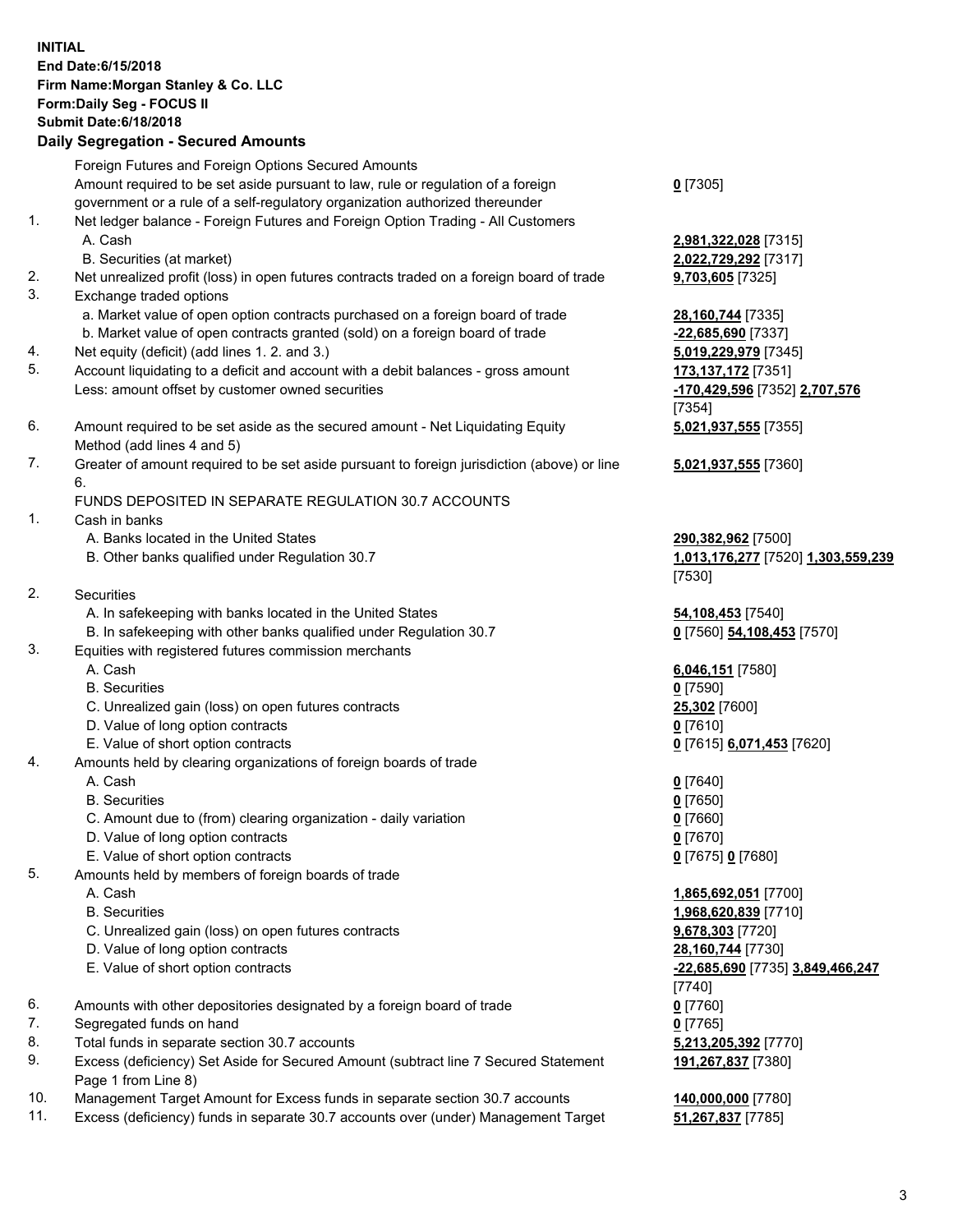**INITIAL End Date:6/15/2018 Firm Name:Morgan Stanley & Co. LLC Form:Daily Seg - FOCUS II Submit Date:6/18/2018 Daily Segregation - Segregation Statement** SEGREGATION REQUIREMENTS(Section 4d(2) of the CEAct) 1. Net ledger balance A. Cash **9,751,274,444** [7010] B. Securities (at market) **5,647,449,962** [7020] 2. Net unrealized profit (loss) in open futures contracts traded on a contract market **169,511,984** [7030] 3. Exchange traded options A. Add market value of open option contracts purchased on a contract market **367,234,323** [7032] B. Deduct market value of open option contracts granted (sold) on a contract market **-555,377,802** [7033] 4. Net equity (deficit) (add lines 1, 2 and 3) **15,380,092,911** [7040] 5. Accounts liquidating to a deficit and accounts with debit balances - gross amount **498,735,473** [7045] Less: amount offset by customer securities **-494,916,261** [7047] **3,819,212** [7050] 6. Amount required to be segregated (add lines 4 and 5) **15,383,912,123** [7060] FUNDS IN SEGREGATED ACCOUNTS 7. Deposited in segregated funds bank accounts A. Cash **3,922,720,636** [7070] B. Securities representing investments of customers' funds (at market) **0** [7080] C. Securities held for particular customers or option customers in lieu of cash (at market) **1,058,777,060** [7090] 8. Margins on deposit with derivatives clearing organizations of contract markets A. Cash **6,297,192,187** [7100] B. Securities representing investments of customers' funds (at market) **0** [7110] C. Securities held for particular customers or option customers in lieu of cash (at market) **4,588,672,902** [7120] 9. Net settlement from (to) derivatives clearing organizations of contract markets **28,343,730** [7130] 10. Exchange traded options A. Value of open long option contracts **367,234,323** [7132] B. Value of open short option contracts **-555,377,802** [7133] 11. Net equities with other FCMs A. Net liquidating equity **11,375,220** [7140] B. Securities representing investments of customers' funds (at market) **0** [7160] C. Securities held for particular customers or option customers in lieu of cash (at market) **0** [7170] 12. Segregated funds on hand **0** [7150] 13. Total amount in segregation (add lines 7 through 12) **15,718,938,256** [7180] 14. Excess (deficiency) funds in segregation (subtract line 6 from line 13) **335,026,133** [7190] 15. Management Target Amount for Excess funds in segregation **280,000,000** [7194] **55,026,133** [7198]

16. Excess (deficiency) funds in segregation over (under) Management Target Amount Excess